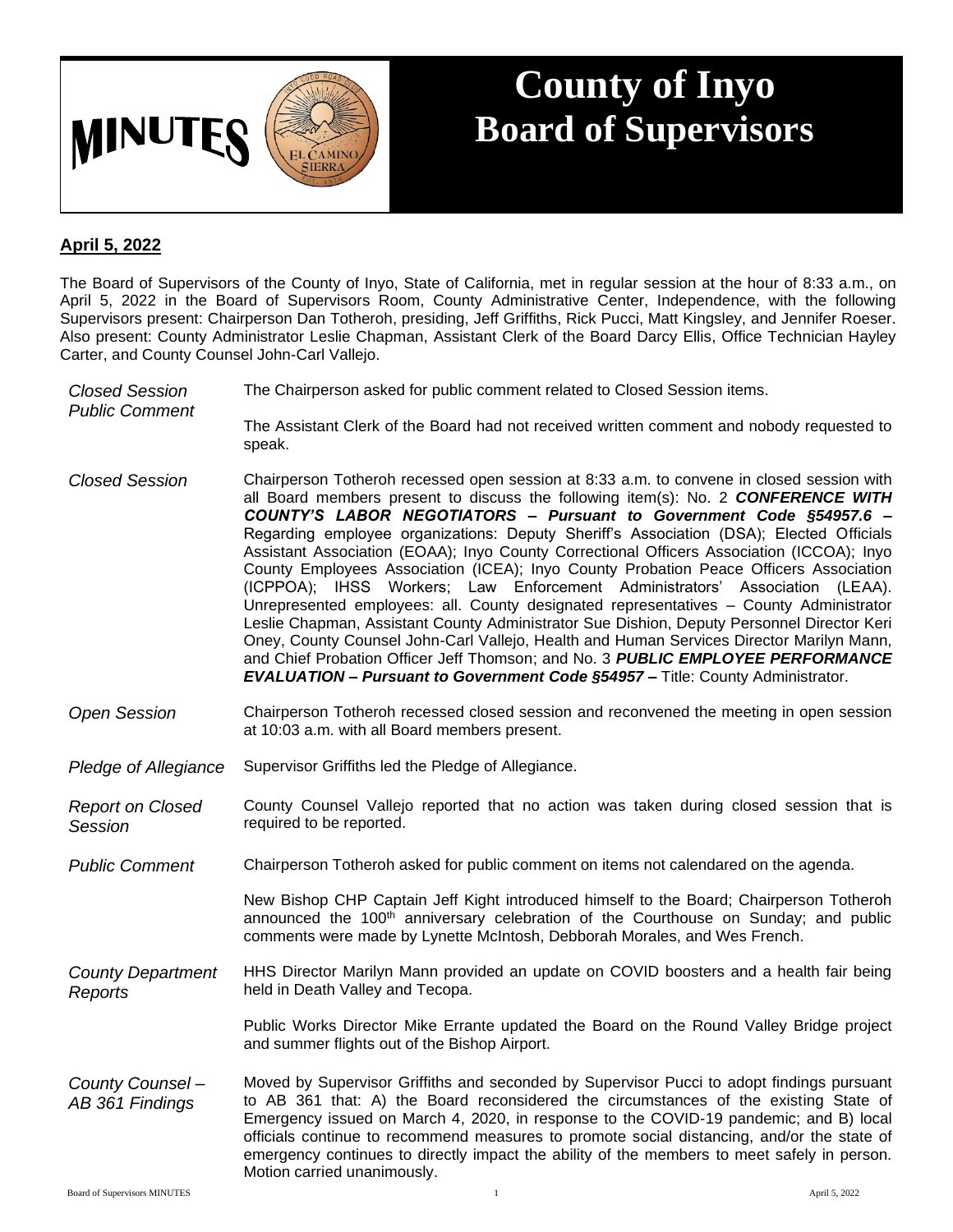*HHS-Behavioral Health – Pacific Grove Hospital Payment* Moved by Supervisor Griffiths and seconded by Supervisor Pucci to authorize payment of \$14,250 to Pacific Grove Hospital for the involuntary hospitalization of an Inyo County Medi-Cal beneficiary placed in the facility pursuant to Welfare and Institutions Code (WIC) Section 5150. Motion carried unanimously. *HHS-ESAAA – 2022-2023 Area Plan Update* Moved by Supervisor Griffiths and seconded by Supervisor Pucci to: A) approve the Eastern Sierra Area Agency on Aging 2022-2023 Area Plan Update; B) set minimum percentages for the Supportive Services subcategory as recommended by the ESAAA Advisory Council at 50% for Access category-transportation, 10% for Legal services, and 5% for In-home services; and C) authorize the Chairperson and HHS Director to sign the required Transmittal Letter. Motion carried unanimously. *HHS-First 5 – Commission Appointment* Moved by Supervisor Griffiths and seconded by Supervisor Pucci to appoint Esther Hampton to an unexpired three-year term on the First 5 Commission for an alternate ending December 5, 2023. Motion carried unanimously. *Planning – Helix Contract Amendment 2* Moved by Supervisor Griffiths and seconded by Supervisor Pucci to ratify and approve Amendment No. 2 between the County of Inyo and Helix Environmental Planning for the provision of professional services for the period of September 1, 2020 through December 30, 2023, contingent upon the Board's approval of future budgets, and authorize the Chairperson to sign, contingent upon all appropriate signatures being obtained. Motion carried unanimously. *Planning – DB Stevens Contract Amendment 6* Moved by Supervisor Griffiths and seconded by Supervisor Pucci to approve Amendment No. 6 to the contract between the County of Inyo and DB Stevens and Associates for the provision of hydrological services in an amount not to exceed \$70,000 for the period of April 25, 2017 to April 25, 2023, contingent upon the Board's approval of future budgets, and authorize the Chairperson to sign, contingent upon all appropriate signatures being obtained. Motion carried unanimously. *Probation – Healthy Communities Program Contract* Moved by Supervisor Griffiths and seconded by Supervisor Pucci to approve the contract between the County of Inyo and Healthy Communities of Southern Inyo County for a Delinquency Prevention Program for the period of July 1, 2022 to June 30, 2023 in an amount not to exceed \$31,840.00, contingent upon receipts from the California State Controller's Office and the Board's approval of the Fiscal Year 2022-2023 Budget, and authorize the Chairperson to sign, contingent upon all appropriate signatures being obtained. Motion carried unanimously. *Probation – ICOE Program Contract* Moved by Supervisor Griffiths and seconded by Supervisor Pucci to approve the contract between the County of Inyo and Inyo County Office of Education for an Extended Day Program for the period of July 1, 2022 to June 30, 2023 in an amount not to exceed \$21,227.00, contingent upon receipts from the California State Controller's Office and the Board's approval of the Fiscal Year 2022-2023 Budget, and authorize the Chairperson to sign, contingent upon all appropriate signatures being obtained. Motion carried unanimously. *Probation – Bishop PD Reimbursement* Moved by Supervisor Griffiths and seconded by Supervisor Pucci to approve reimbursement using AB109 monies to Bishop Police Department in the amount of \$46,131.19 for the purchase of radios and equipment. Motion carried unanimously. *Public Works – Moore & Associations Contract* Moved by Supervisor Griffiths and seconded by Supervisor Pucci to approve the contract between the County of Inyo and Moore & Associates of Valencia, CA for the provision of three triennial performance audits for an amount not to exceed \$39,968.80 for the period of April 1, 2022 through August 31, 2023, contingent upon the Board's approval of future budgets, and authorize the Chairperson to sign, contingent upon all appropriate signatures being obtained. Motion carried unanimously. *Public Works-Recycling & Waste – LPPSR Fee Waiver* Moved by Supervisor Griffiths and seconded by Supervisor Pucci to consider approval of waiver of solid waste disposal and gate fees for the Lone Pine Paiute-Shoshone Reservation Environmental & Air Quality Department event, April 30, 2022. Motion carried unanimously.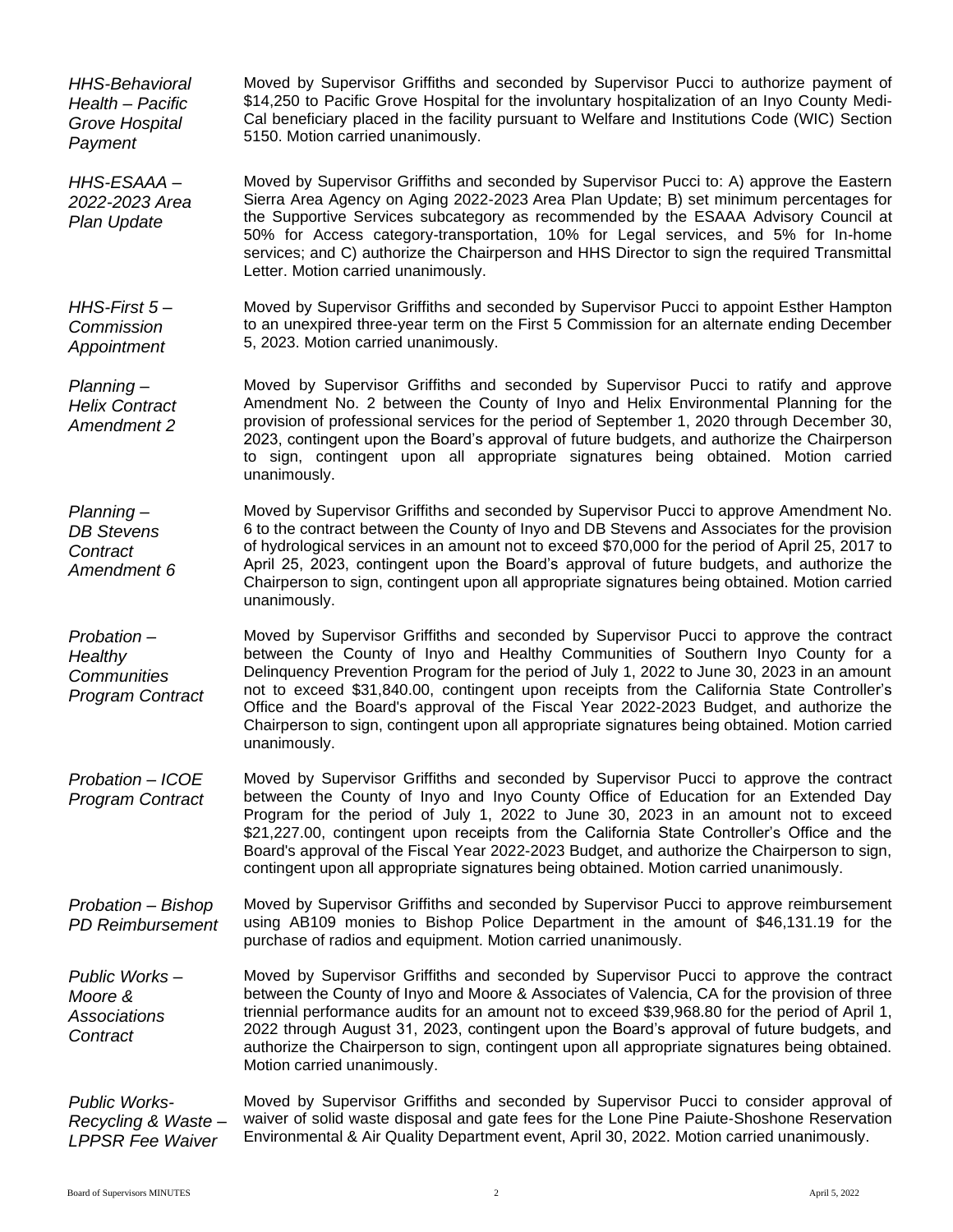| Road Department-<br>Portable Air<br>Compressor<br>Purchase                             | Moved by Supervisor Griffiths and seconded by Supervisor Pucci to authorize a purchase<br>order for an amount not to exceed \$30,681.83, payable to Valley Power Systems, Inc. of City<br>of Industry, CA for one (1) new Atlas Copco portable air compressor. Motion carried<br>unanimously.                                                                                                                                                                          |
|----------------------------------------------------------------------------------------|------------------------------------------------------------------------------------------------------------------------------------------------------------------------------------------------------------------------------------------------------------------------------------------------------------------------------------------------------------------------------------------------------------------------------------------------------------------------|
| <b>Item Pulled</b>                                                                     | The Chairperson announced that the following item is being pulled from the agenda at the<br>request of the Department Head:                                                                                                                                                                                                                                                                                                                                            |
|                                                                                        | 20. Sheriff - Request Board approve Resolution No. 2022-13, titled "A Resolution<br>of the Board of Supervisors of the County of Inyo, State of California,<br>Authorizing the Submittal of the State of California, Department of Parks and<br>Recreation, Off-Highway Vehicle Grant Application," and authorize the<br>Chairperson to sign.                                                                                                                          |
| CAO-Advertising<br>County Resources-<br><b>Film Commissioner</b><br><b>Oral Report</b> | The Board received an oral report from Inyo County Film Commissioner Chris Langley.                                                                                                                                                                                                                                                                                                                                                                                    |
| <b>HHS-Social</b><br>Services-<br>Children's Memorial<br>Day                           | HHS Director Marilyn Mann presented and read aloud a proclamation declaring Friday, April<br>22, 2022 as Children's Memorial Day in Inyo County, and provided details on a ceremony<br>being held outside of the Clint G. Quilter Consolidated Office Building. Moved by Supervisor<br>Griffiths and seconded by Supervisor Pucci to approve a proclamation declaring Friday, April<br>22, 2022 as Children's Memorial Day in Inyo County. Motion carried unanimously. |
| Clerk-Recorder-<br><b>Adding Assistant to</b><br>Clerk-Recorder                        | Moved by Supervisor Kingsley and seconded by Supervisor Roeser to: A) approve the new<br>job description for Assistant to the Clerk-Recorder at Range 70; and B) increase the<br>Authorized Strength in the Clerk-Recorder/Elections Department by adding one (1) Assistant<br>to the Clerk-Recorder position. Motion carried unanimously.                                                                                                                             |
| Child Support-<br><b>Adding Child</b><br><b>Support Officer</b>                        | Moved by Supervisor Griffiths and seconded by Supervisor Roeser t increase the authorized<br>strength in Child Support by adding one (1) Child Support Officer I - III, Range 057-064<br>(\$3,639 - \$5,211). Motion carried unanimously.                                                                                                                                                                                                                              |
| HHS - Anthem and<br><b>Health Net Support</b><br>Letters                               | Moved by Supervisor Griffiths and seconded by Supervisor Kingsley to review and approve<br>letters of support for Anthem and Health Net as managed Medi-Cal plan providers. Motion<br>carried unanimously.                                                                                                                                                                                                                                                             |
| <b>HHS-Social</b><br>Services - Adding 2<br>Social Works                               | Moved by Supervisor Griffiths and seconded by Supervisor Roeser to change the Authorized<br>Strength in Health and Human Services by adding two (2) Social Worker I, II, III or IV<br>positions. Motion carried unanimously.                                                                                                                                                                                                                                           |
| Clerk of the Board-<br><b>Approval of Minutes</b>                                      | Moved by Supervisor Pucci and seconded by Supervisor Roeser to approve the minutes of<br>the regular Board of Supervisors meetings of March 8, 2022 and March 15, 2022. Motion<br>carried unanimously.                                                                                                                                                                                                                                                                 |
| Planning-<br>Ordinance 1278<br>(Outdoor Lighting)                                      | Planning Director Cathreen Richards gave a presentation on a draft outdoor lighting ordinance<br>several years in the making and based on Board and public feedback.                                                                                                                                                                                                                                                                                                   |
|                                                                                        | The Chairperson opened the public hearing at 11:34 a.m. Public comment was made by Linda<br>Chaplin, April Zrelak (who also shared pamphlets with the Board), Mary Canada, and Wes<br>French.                                                                                                                                                                                                                                                                          |
|                                                                                        | The Chairperson closed the public hearing at 11:43 a.m.                                                                                                                                                                                                                                                                                                                                                                                                                |
|                                                                                        | Tyson Sparrow, Building Inspector, provided additional information to the Board. Discussion<br>ensued among Board members and staff, with all Supervisors expressing gratitude to staff for<br>their extensive, quality work on the ordinance. It was also noted by several individuals that the<br>late Earl Wilson, who advocated for such an ordinance prior to his passing in 2019, would be<br>pleased.                                                           |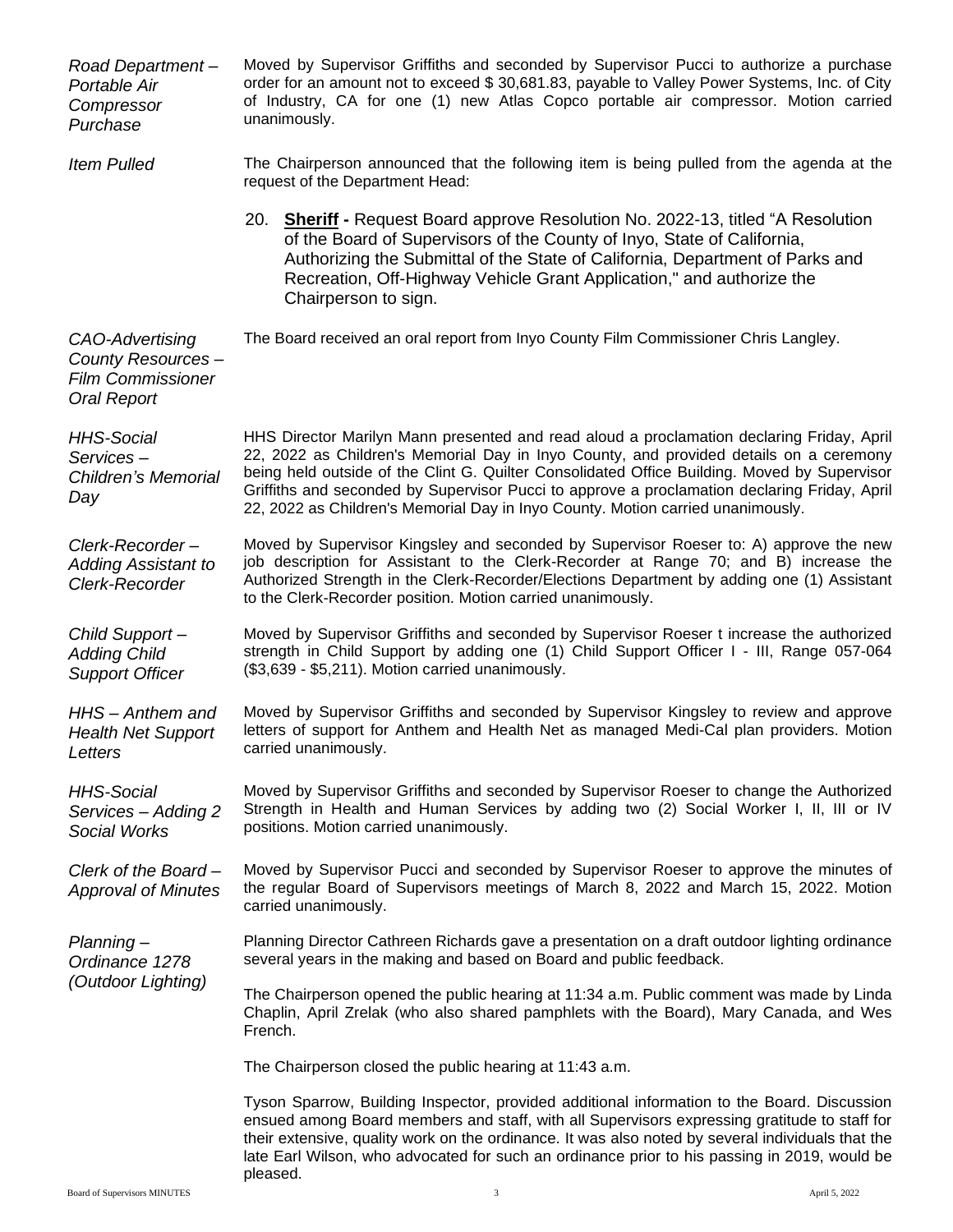1278, titled, "An Ordinance of the Board of Supervisors of the County of Inyo, State of California, Adding Chapter 18.74 Outdoor Lighting to the Inyo County Code;" and B) certify that the provisions of the California Environmental Quality Act have been met. Motion carried unanimously. *Public Comment* Chairperson Totheroh asked for public comment on items not calendared on the agenda. CAO Chapman reported that immediately after today's meeting, members of the Board would be joining others in front of the courthouse to plant flowers. Wes French suggested that, in the spirit of the proclamation approved by the Board today, the Board should try to use its influence on the school districts to eliminate "abusive" masking mandates. Supervisor Griffiths responded that, as a long-time foster parent of youth who included victims of horrific abuse, masking is not in any way equivalent to the trauma some youth have to endure. *Board Member and Staff Reports* Supervisor Kingsley reported attending a Great Basin Unified Air Pollution Control District meeting in Lee Vining last week, traveling to Spokane, WA for a meeting of NACo's wildfire leadership council, and attending a WIR Public Lands meeting. Supervisor Roeser reported attending Great Basin APCD and NACo public lands meetings, the sheriff candidates forum, CSA 2 and community service district meetings, and continuing work with the Veteran Service Officer and Assistant CAO to bring the VA to Inyo County. Supervisor Pucci said he has several meetings scheduled this week, including a Random Access Network (RAN) meeting. Chairperson Totheroh said he will be attending Eastern Sierra Council of Governments/Eastern Sierra Transit Authority meetings Friday. Supervisor Griffiths reported attending a CSAC Executive Committee meeting, announced that the Rotary-sponsored Earth Day Celebration is returning to Bishop City Park this year, and said he attended an ESSRP meeting yesterday. The Assistant Clerk of the Board reported that the agenda for the April 19 Death Valley/Southeast Inyo Board of Supervisors meeting is almost finalized and she and Information Services Director Scott Armstrong attended a training/demo of the City of Bishop's new audio/visual system for the Council Chambers. *Adjournment* Chairperson Totheroh adjourned the meeting at 12:28 p.m., to 8:30 a.m. Tuesday, April 12, 2022 in the County Administrative Center in Independence.

Moved by Supervisor Kingsley and seconded by Supervisor Griffiths to: A) approve Ordinance

Chairperson, Inyo County Board of Supervisors

Attest: LESLIE L. CHAPMAN *Clerk of the Board*